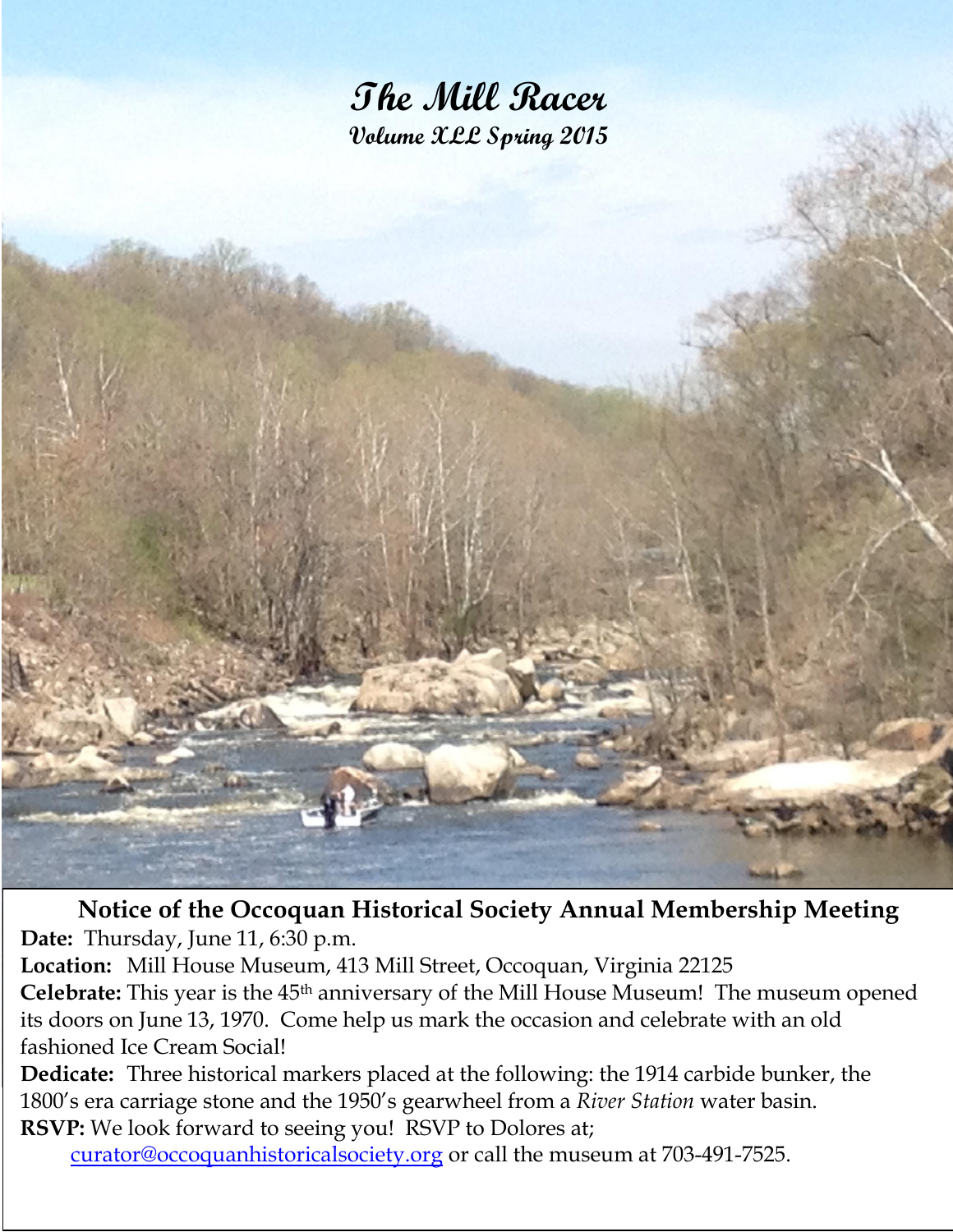Membership fees are due in June. Renew: \$20 renews a single or family membership for the 2015/2016 year. Your dues help us continue our work and keep the museum doors open. Pay online at; www.occoquanhistoricalsociety.org or send a check made payable to the Occoquan Historical Society to the following address; Mill House Museum, PO Box 65, 413 Mill Street, Occoquan, VA 22125 Thank you everyone!

Save The Date!: Join OHS for our fall fundraiser at the Bottle Stop located at 311 Mill Street on Tuesday evening, September 29, 2015.

Great wine and a fund raiser too, can't wait!

**River Mill Park:** Sod was laid during the week of May 11. The green grass is so beautiful to look at along the river! The park is projected to open in early 2016. Visit www.occoquanva.gov to check on the progress of the park and updates on construction.



## \*\*\*\*\*\*\*\*\*\*\*\*\*\*\*\*\*\*\*\*\*\*\*\*\*\*\*\* It's our Mill House Museum 45th Anniversary!

### Significant Dates of the Occoquan Historical Society & the Mill House Museum

March 27, 1969- The first meeting for those interested in forming a historical society in Occoquan. April 22, 1969- An organizational meeting is held, officers are elected and the name is chosen for the historical society.

June 20, 1969- Certificate of Incorporation is issued by the State Corporation Commission for Historic Occoguan Inc.

July 14, 1969- Officers are ratified from the April 22 meeting and June Randolph is elected President. **June 13, 1970-** The Mill House Museum opens for the first time.

November 1, 1970- The Mill House Museum is marked by the Bill of Rights Chapter of the DAR. 2008- Historic Occoquan Inc. formally changes its name to The Occoquan Historical Society Inc.

# **Three New Occoquan Historical Markers**

OHS recently finished a project that has taken many months of planning, paper work and production. Thanks to the continued efforts of Bobbie Frank, one of our OHS members, we have placed three new markers.

The first marker we installed on April 13, 2015 is for the town's carbide bunker. The bunker is located on the hill side next to the sidewalk in front of Rockledge Mansion on Mill Street. At the museum we answered many inquiries about what this structure had once been used for. Now we will all know it wasn't the town jail!